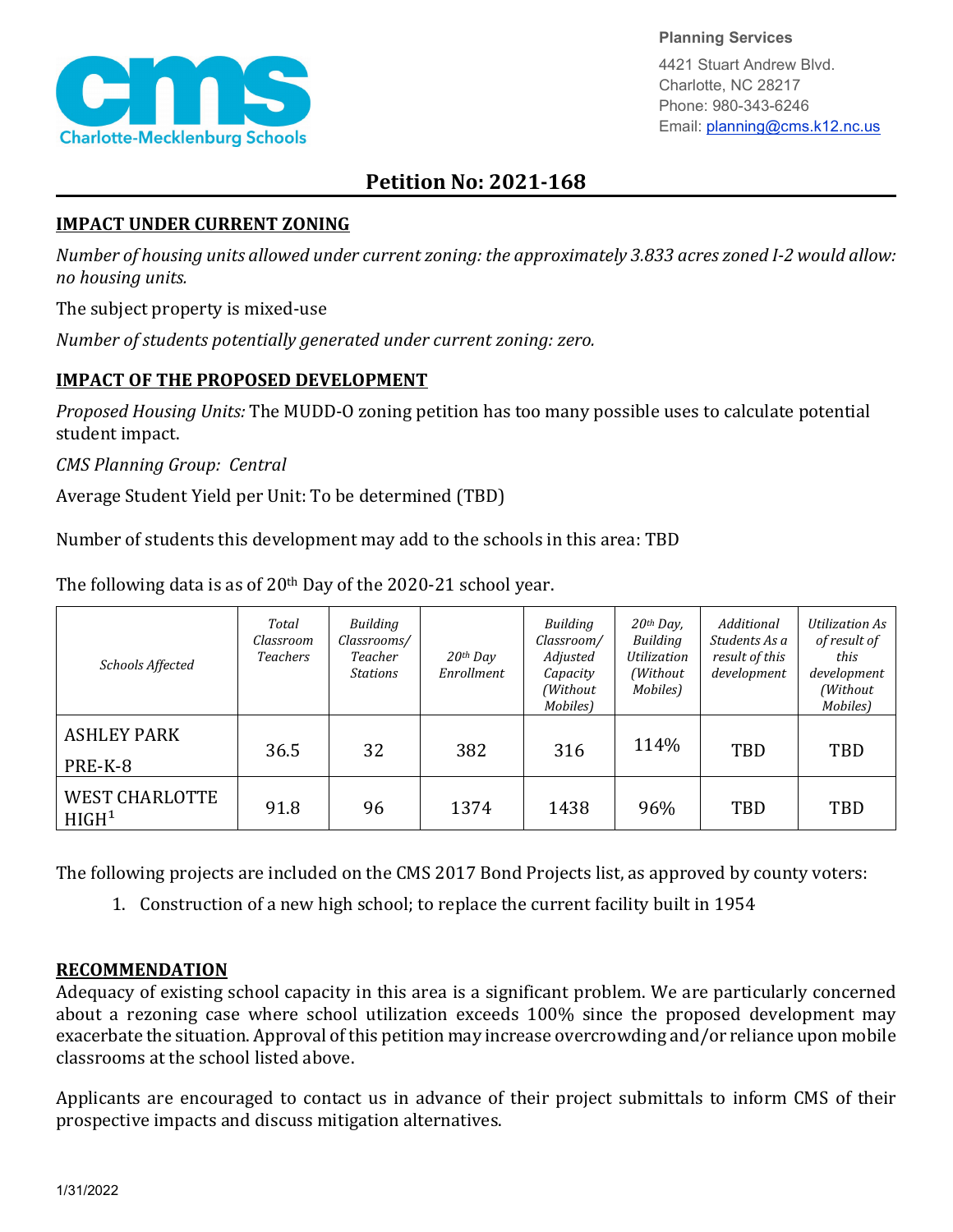

**Planning Services** 4421 Stuart Andrew Blvd. Charlotte, NC 28217

Phone: 980-343-6246 Email: planning@cms.k12.nc.us

|                                        | In the Central Planning Group, the projected student impact from approved rezonings from November |  |
|----------------------------------------|---------------------------------------------------------------------------------------------------|--|
| 2018 to October 2021 is 1280 students. |                                                                                                   |  |
|                                        |                                                                                                   |  |

| <b>Planning</b> |                 | Projected        |                                               | <b>Approval</b> |
|-----------------|-----------------|------------------|-----------------------------------------------|-----------------|
| Group           | <b>Petition</b> | <b>Students</b>  | <b>Petitioner</b>                             | <b>Date</b>     |
| Central         | 2017-168        | $\mathbf{1}$     | J.S. & Son's Construction Company, LLC        | 2018-11-19      |
| Central         | 2018-099        | 6                | <b>Shea Homes</b>                             | 2018-12-17      |
| Central         | 2018-112        | $\mathbf{1}$     | Michael Loeb                                  | 2018-12-17      |
| Central         | 2018-111        | 9                | David Weekley Homes                           | 2019-01-22      |
| Central         | 2018-135        | $\overline{4}$   | <b>Woodlawn Station Holdings LLC</b>          | 2019-03-18      |
| Central         | 2018-097        | $\overline{4}$   | <b>Stamatis Tsilimos</b>                      | 2019-04-15      |
| Central         | 2018-149        | 20               | West End Investments, LLC                     | 2019-04-15      |
| Central         | 2018-137        | $\mathbf{1}$     | Lakewood Apartments LLC                       | 2019-05-20      |
| Central         | 2019-005        | 9                | <b>Ardent Acquisitions LLC</b>                | 2019-07-15      |
| Central         | 2018-163        | 9                | <b>Suncap Property Group LLC</b>              | 2019-09-16      |
| Central         | 2019-008        | $\overline{4}$   | CoHab LLC                                     | 2019-09-16      |
| Central         | 2019-053        | 5                | <b>Hopper Communities</b>                     | 2019-09-16      |
| Central         | 2019-058        | 17               | Housing Authority of the City of Charlotte NC | 2019-09-16      |
| Central         | 2019-076        | $\overline{4}$   | <b>Hopper Communities</b>                     | 2019-10-21      |
| Central         | 2018-150        | 30               | TDC Greenville, LLC                           | 2019-12-16      |
| Central         | 2019-098        | $\overline{2}$   | Flagship Healthcare                           | 2019-12-22      |
| Central         | 2019-112        | $\mathbf{1}$     | Mark Heisig                                   | 2019-12-25      |
| Central         | 2019-092        | 38               | Carolina Development Group NC, LLC            | 2020-01-21      |
| Central         | 2019-124        | 9                | Gvest Capital, LLC                            | 2020-01-21      |
| Central         | 2019-080        | 11               | Seahawk Partner Holdings, LLC                 | 2020-02-17      |
| Central         | 2019-138        | $\overline{2}$   | Roma Homes                                    | 2020-02-17      |
| Central         | 2019-069        | 7                | Harrison Tucker- CoHab, LLC                   | 2020-03-16      |
| Central         | 2019-159        | TBD              | Ed Zepsa                                      | 2020-03-16      |
| Central         | 2019-165        | TBD              | <b>Wood Partners</b>                          | 2020-03-16      |
| Central         | 2019-126        | $\overline{2}$   | <b>Harrison Tucker</b>                        | 2020-05-18      |
| Central         | 2019-156        | $\overline{2}$   | Parkwood Plaza, LLC                           | 2020-05-18      |
| Central         | 2019-178        | 11               | <b>DRB</b> Group                              | 2020-05-18      |
| Central         | 2020-036        | $\mathbf{1}$     | Charlotte Planning, Design & Development      | 2020-05-18      |
| Central         | 2019-114        | 111              | The Charlotte Mecklenburg Hospital Authority  | 2020-06-15      |
| Central         | 2020-003        | $\boldsymbol{0}$ | <b>Fairview Builders</b>                      | 2020-06-15      |
| Central         | 2020-029        | TBD              | JACO Acquisition                              | 2020-06-15      |
| Central         | 2019-146        | $\boldsymbol{0}$ | ALB Architecture, PA                          | 2020-07-20      |
| Central         | 2020-002        | $\boldsymbol{0}$ | The Drakeford Company                         | 2020-07-20      |
| Central         | 2020-004        | TBD              | <b>Boulevard Real Estate</b>                  | 2020-07-20      |
| Central         | 2020-006        | TBD              | JFW Realty, Inc & 501 Associates, LLC         | 2020-07-20      |
| Central         | 2020-016        | TBD              | Nolan Elanz                                   | 2020-07-20      |
| Central         | 2020-018        | $\overline{c}$   | <b>Hopper Communities</b>                     | 2020-07-20      |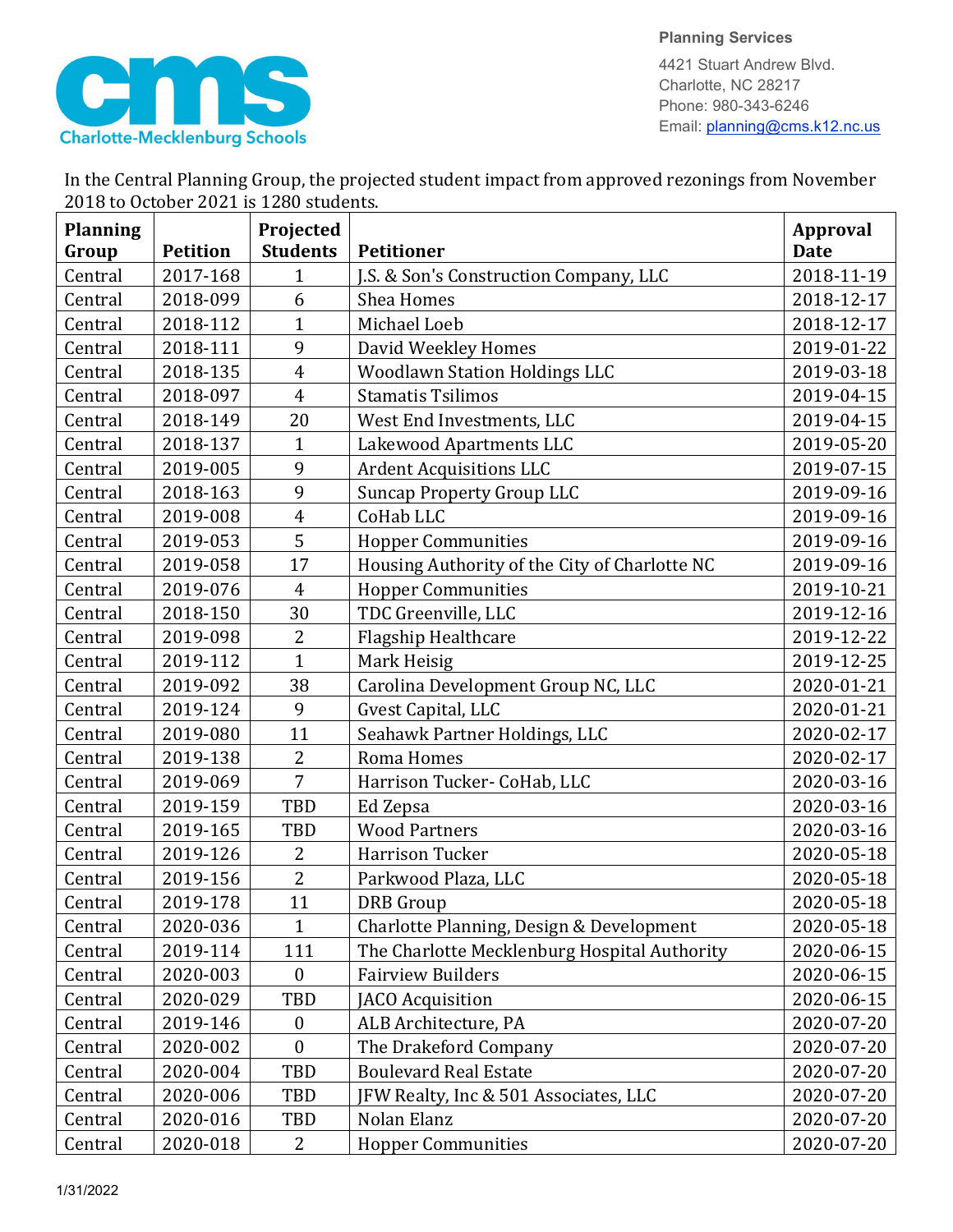

**Planning Services**

4421 Stuart Andrew Blvd. Charlotte, NC 28217 Phone: 980-343-6246 Email: planning@cms.k12.nc.us

| Central | 2020-040 | $\overline{2}$   | <b>Alenky Signature Homes</b>             | 2020-07-20 |
|---------|----------|------------------|-------------------------------------------|------------|
| Central | 2020-050 | 23               | Charlotte-Mecklenburg Housing Partnership | 2020-07-20 |
| Central | 2019-111 | TBD              | Hive Fitness, LLC                         | 2020-09-21 |
| Central | 2020-005 | 2                | Ronald Staley, Jr. of Verde Homes, LLC    | 2020-09-21 |
| Central | 2020-017 | 32               | <b>Aspen Heights Partners</b>             | 2020-09-21 |
| Central | 2020-022 | TBD              | <b>Boulevard Real Estate</b>              | 2020-09-21 |
| Central | 2020-034 | 44               | Jefferson Apartment Group                 | 2020-09-21 |
| Central | 2020-039 | $\mathbf{1}$     | Hinshaw Properties, LLC                   | 2020-09-21 |
| Central | 2020-054 | 7                | <b>TriPointe Homes</b>                    | 2020-09-21 |
| Central | 2020-061 | <b>TBD</b>       | White Point Partners, LLC                 | 2020-09-21 |
| Central | 2020-070 | 30               | Elmington Capital Group                   | 2020-09-21 |
| Central | 2019-167 | 20               | Grubb Management, LLC                     | 2020-10-19 |
| Central | 2020-059 | 70               | Hanover R.S. Limited Partnership          | 2020-10-19 |
| Central | 2020-067 | 2                | Terranova Group, LLC                      | 2020-10-19 |
| Central | 2020-072 | $\overline{2}$   | Freemore, LLC                             | 2020-10-19 |
| Central | 2020-089 | $\overline{4}$   | Pulte Group, Inc.                         | 2020-11-16 |
| Central | 2020-093 | TBD              | Griffman Investments, LLC                 | 2020-11-16 |
| Central | 2020-098 | TBD              | AHI 3100, LLC                             | 2020-11-16 |
| Central | 2020-101 | TBD              | White Point Paces Partners, LLC           | 2020-11-16 |
| Central | 2020-013 | 9                | Boulevard Real Estate Advisors, LLC       | 2020-12-21 |
| Central | 2020-042 | TBD              | Boulevard Real Estate Advisors, LLC       | 2020-12-21 |
| Central | 2020-052 | 34               | Selwyn Property Group, Inc.               | 2020-12-21 |
| Central | 2020-076 | $\overline{4}$   | Green Bird Properties, LLC                | 2020-12-21 |
| Central | 2020-090 | TBD              | Remount, LLC                              | 2020-12-21 |
| Central | 2020-113 | TBD              | Catalyst Capital                          | 2020-12-21 |
| Central | 2020-115 | <b>TBD</b>       | <b>Crosland Southeast</b>                 | 2020-12-21 |
| Central | 2020-124 | $\overline{4}$   | <b>Mission Properties</b>                 | 2020-12-21 |
| Central | 2020-105 | $\mathbf{1}$     | Matt Connolly- White Zombie, LLC          | 2021-01-19 |
| Central | 2020-107 | $\overline{2}$   | <b>Drakeford Communities</b>              | 2021-01-19 |
| Central | 2020-121 | $\mathbf{1}$     | James Doyle- Chamberlain Townhomes, LLC   | 2021-01-19 |
| Central | 2020-126 | TBD              | Carolina Capital Real Estate Partners     | 2021-01-19 |
| Central | 2020-129 | <b>TBD</b>       | Providence Group Capital, LLC             | 2021-01-19 |
| Central | 2020-131 | TBD              | John Nichols                              | 2021-01-19 |
| Central | 2020-138 | $\boldsymbol{0}$ | <b>Rosemary Burt</b>                      | 2021-01-19 |
| Central | 2020-140 | $\boldsymbol{0}$ | RJS Properties, Inc.                      | 2021-01-19 |
| Central | 2020-149 | TBD              | <b>White Point Partners</b>               | 2021-01-19 |
| Central | 2020-127 | TBD              | <b>RAM Realty Advisors</b>                | 2021-02-15 |
| Central | 2020-128 | $\boldsymbol{0}$ | MRL Holdings, LLC                         | 2021-02-15 |
| Central | 2020-151 | 55               | Range Water Real Estate                   | 2021-02-15 |
| Central | 2020-154 | TBD              | Carolina Urban Properties, LTD            | 2021-02-15 |
| Central | 2020-158 | $\mathbf{1}$     | Revolve Residential                       | 2021-02-15 |